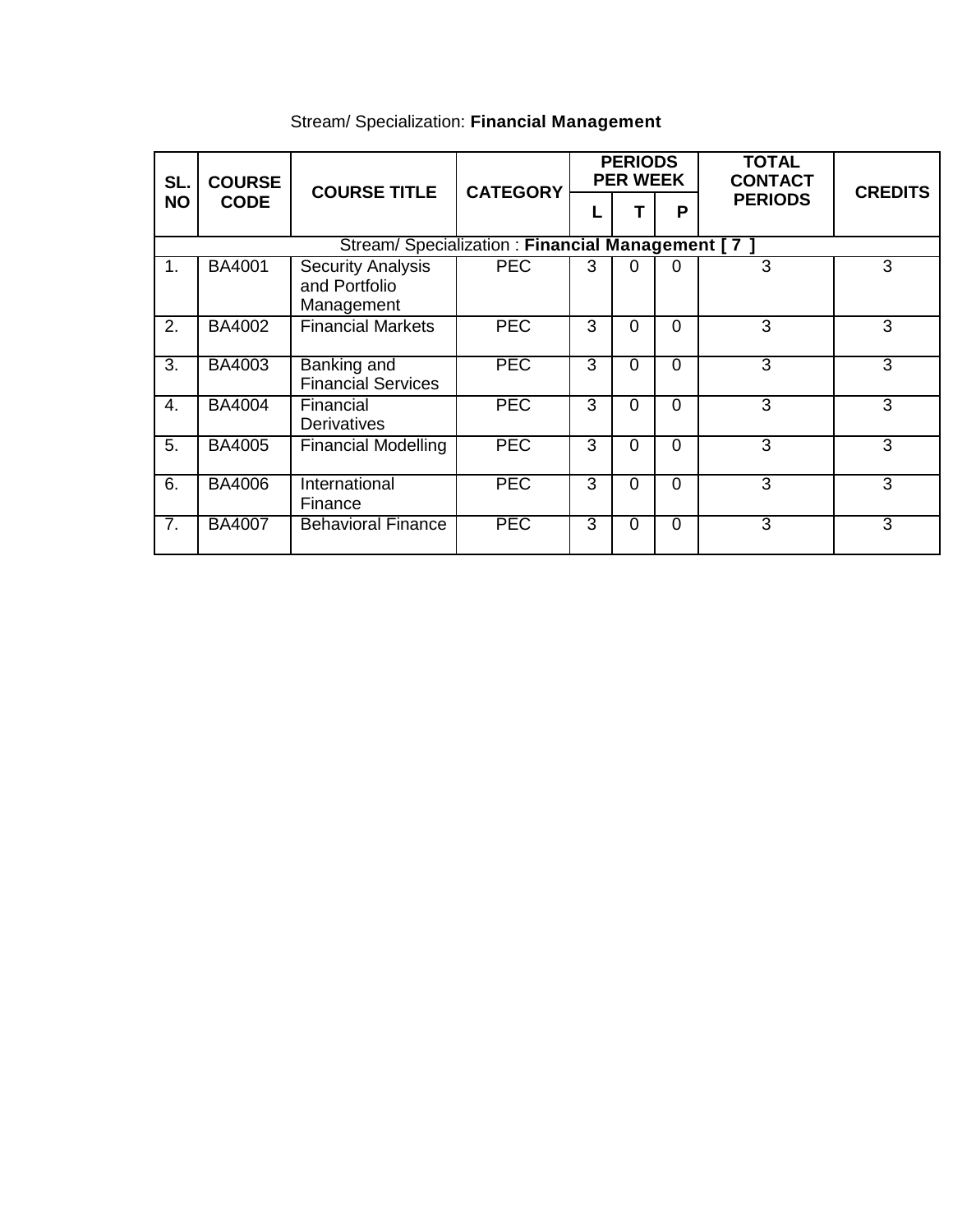# BA4001 SECURITY ANALYSIS AND PORTFOLIO MANAGEMENT L T P C<br>3 0 0 3

#### **COURSE OBJECTIVES:**

Enables student to

- $\triangleright$  Understand the nuances of stock market operations.
- $\triangleright$  Understand the techniques involved in deciding upon purchase or sale of securities.

 **3 0 0 3**

#### **UNIT I INVESTMENT SETTING 9**

Financial and economic meaning of Investment – Characteristics and objectives of Investment – Investment process -Types of Investment – Investment alternatives – Choice and Evaluation – Risk and return concepts - Valuation of bonds and stock.

#### **UNIT II FUNDAMENTAL ANALYSIS 9**

Economic Analysis – Economic forecasting and stock Investment Decisions – Forecasting techniques. Industry Analysis : Industry classification, Industry life cycle – Company Analysis Measuring Earnings – Forecasting Earnings – Applied Valuation Techniques – Graham and Dodds investor ratios.

#### **UNIT III TECHNICAL ANALYSIS 9**

Fundamental Analysis Vs Technical Analysis -- Dow theory – Charting methods - Chart Patterns Trend – Trend reversals – Market Indicators -Moving Average – Exponential moving Average Oscillators -RSI -ROC - MACD.

Efficient Market theory - Forms of market efficiency -weak, semi-strong, strong form - Empirical tests of market efficiency -its application.

#### **UNIT IV PORTFOLIO CONSTRUCTION AND SELECTION 9**

Portfolio analysis - Reduction of portfolio risk through diversification – Portfolio risk - Portfolio Selection - Feasible set of portfolios - Efficient set - Markowitz model - Single index model - Construction of optimum portfolio - Multi-index model.

**UNIT V 9** Capital Asset Pricing model - Lending and borrowing - CML - SML - Pricing with CAPM - Arbitrage pricing theory–Portfolio Evaluation - Sharpe's index Treynor's index, Jensen's index – Mutual Funds – Portfolio Revision.

#### **COURSE OUTCOMES :**

- 1. Understand the concept of investment and identify the investment alternatives to investors
- 2. Learn the nuances of fundamental analyses and technical analyses
- 3. Analyse and evaluate the value of securities
- 4. Explain how to construct an efficient portfolio
- 5. Explore the various methods through which portfolio evaluation could be done

#### **REFERENCES :**

- 1. Donald E.Fischer& Ronald J.Jordan, Security Analysis & Portfolio Management, PHI Learning., New Delhi, 8th edition, 2011.
- 2. Prasannachandra, Investment analysis and Portfolio Management, Tata McGraw Hill, 2011.
- 3. Reilly & Brown, Investment Analysis and Portfolio Management, Cengage Learning, 9<sup>th</sup> edition, 2011.

S. Kevin , Securities Analysis and Portfolio Management , PHI Learning , 2012.

- 4. Punithavathy Pandian, Analysis & Portfolio Management, Vikas publishing house PVT LTD, second edition, 2013.
- 5. Bodi, Kane, Markus, Mohanty, Investments, 8th edition, Tata McGraw Hill, 2011.
- 6. V.A.Avadhan, Securities Analysis and Portfolio Management, Himalaya Publishing House, 2013.
- 7. V.K.Bhalla, Investment Management, S.Chand & Company Ltd., 2012

**TOTAL :45 PERIODS**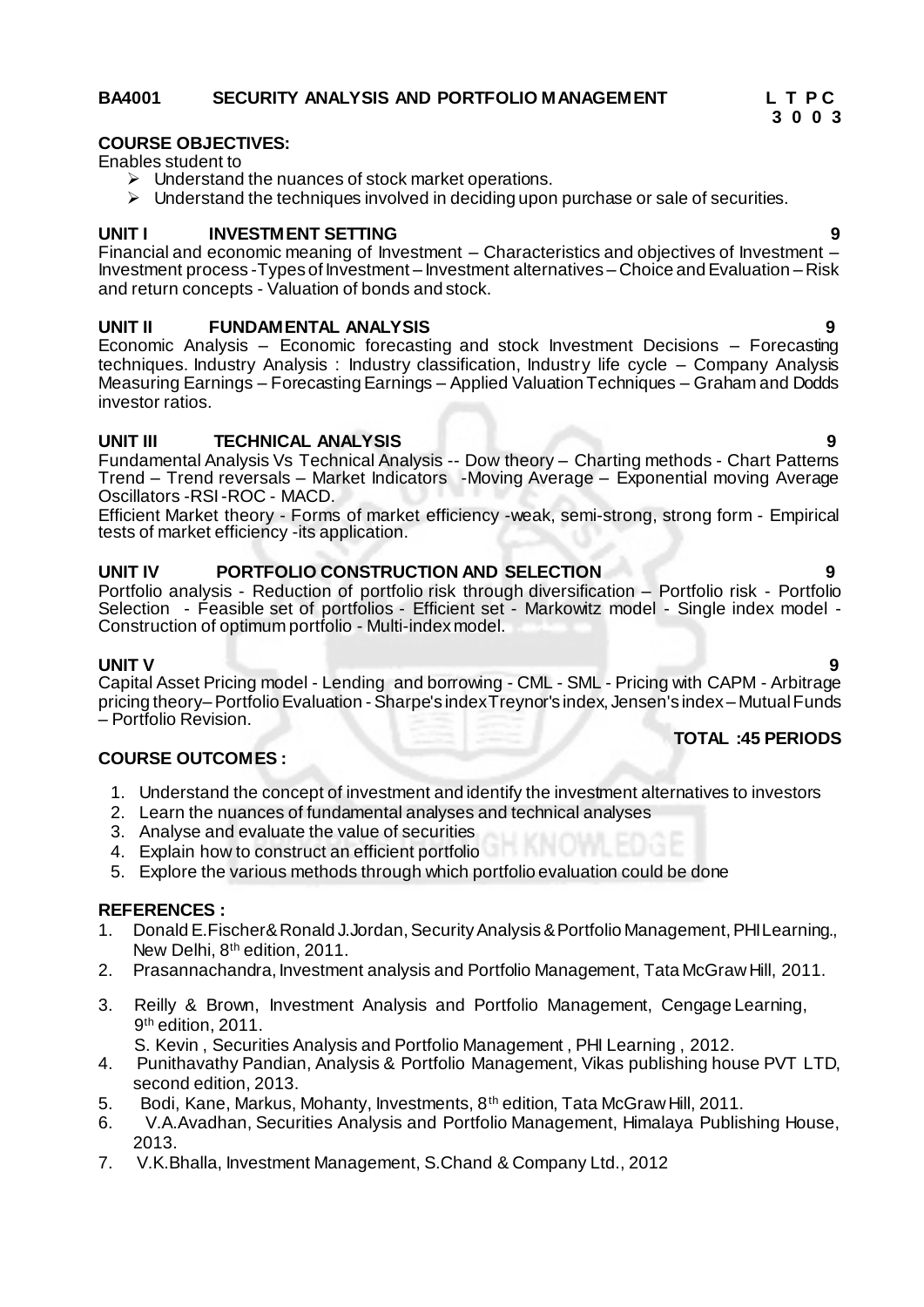#### **BA4002 FINANCIAL MARKETS L T P C**

#### **COURSE OBJECTIVE:**

 $\triangleright$  To understand the types and functions of the various financial markets in India, its instruments and Regulations.

#### **UNIT I FINANCIAL MARKETS IN INDIA 9**

Indian financial system and markets – structure of financial markets in India –Types-Participants in financial Market – Regulatory Environment, - RBI, CCIL, Common securities market, Money market, -Capital market - Governments philosophy and financial market – financial instruments

#### **UNIT II INDIAN CAPITAL MARKET- PRIMARY MARKET 9**

Primary Market - Primary market system - Types of scripts - Issue of capital: process, regulation pricing of issue, – Methods of floating new issues, Book building- Primary markets intermediaries: commercial banks, development banks, Merchant banker, issue managers, rating agencies etc – Role of primary market – Regulation of primary market.

#### **UNIT III SECONDARY MARKET 9**

Stock exchanges in India - History and development -listing - Depositaries - Stock exchange mechanism: Trading, Settlement, risk management, Basics of pricing mechanism - Player and stock exchange - Regulations of stock exchanges –Role of SEBI – BSE, OTCEI, NSE, ISE, - Role of FIIs, MFs and investment bankers –Stock market indices – calculation.

#### **UNIT IV DEBT MARKET AND FOREX MARKET 9**

Bond markets in India: Government bond market and its interface with capital market - Components of bond market - G-Sec, T-Bills, Corporate Bonds, Yield conventions, Role of primary dealers, Auction Markets - Pricing of Bonds

Introduction to Forex markets, basics in exchange rates theory - Forex risk exposures and basics of corporate forex risk management.

#### **UNIT V MUTUAL FUNDS, DERIVATIVES MARKETS AND VENTURE CAPITAL AND PRIVATE EQUITY 9**

Mutual funds institutions in India. Types of mutual funds, Basics in portfolio management, Metrics of performance for fund manager

Introduction to Derivatives and the size of derivatives markets -Brief introduction to forwards, Options, Futures And Swaps. Role of VCs and PEs in financial markets - Venture capital and Private equity

**TOTAL: 45 PERIODS**

### **COURSE OUTCOMES:**

- 1. Understanding the basic concepts of the finance markets in India
- 2. Identify the underlying structure and functions of Indian financial markets
- 3. Familiarise the methods of issuing shares and the role of intermediaries in the primary market
- 4. Learn about the trading mechanism in stock market
- 5. Describe the instruments, participants and trading in debt market

#### **REFERENCES:**

- 1. Christopher Viney and Peter Phillips, Financial Institutions, Instruments and Markets (2015), 8th Edition published by McGraw Hill.
- 2. Pathak, Bharati V., Indian Financial System: Markets, Institutions and Services, Pearson education (Singapore), New Delhi, Fourth edition, 2014.
- 3. Saunders, Anthonu and Cornett, Marcia Millon, Financial markets and Institutions: An Introduction to the risk management approach, McGrawHill, Irwin, New York,3rd Edition,2017.
- 4. Bhole, L.M, Financial institutions and Markets: Structure, Growth and Innovations, McGrawHill, New Delhi, Sixth edition, 2017.
- 5. 5.Fabozzi, Frank J. and Modigliani, Franco, Capital Markets: Institutions and Markets, Prentice Hall of India, New Delhi, Fourth edition, 2009.

 **3 0 0 3**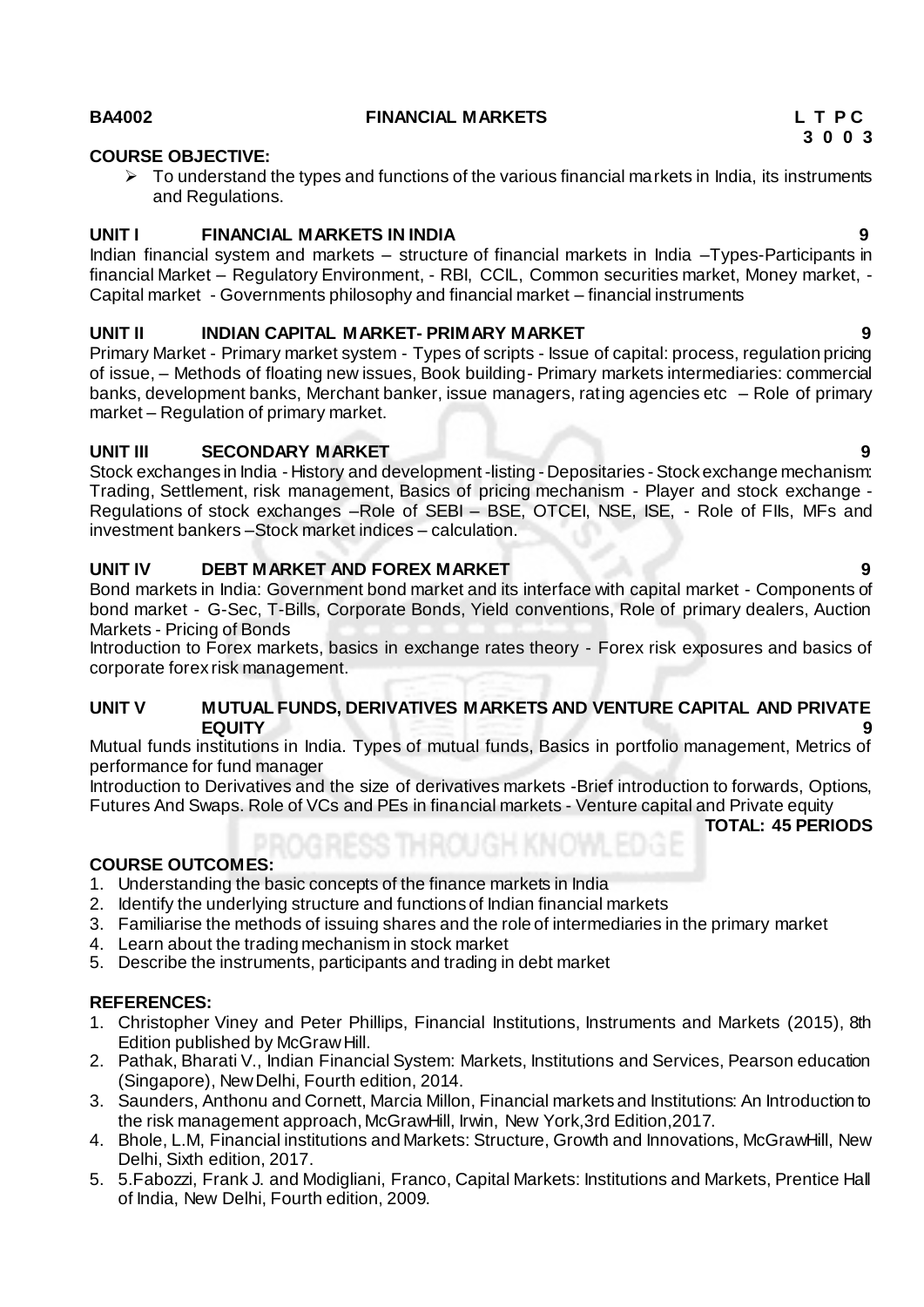### **BA4003 BANKING AND FINANCIAL SERVICES**

#### **COURSE OBJECTIVES :**

- $\triangleright$  Grasp how banks raise their sources and how they deploy it and manage the associated risks
- $\triangleright$  Understand e-banking and the threats that go with it.
- $\triangleright$  Understand about other asset based and fund based financial services in India

#### **UNIT I INTRODUCTION TO INDIAN BANKING SYSTEM AND PERFORMANCE EVALUATION 9**

Overview of Indian Banking system – Structure – Functions – Key Regulations in Indian Banking sector –RBI Act, 1934/ 2006 –Banking Regulation Act, 1949– Negotiable Instruments Act 1881/ 2002 – Provisions Relating to CRR – Provision for NPA's - Overview of Financial Statements of banks – Balance Sheet – Income Statement - CAMEL

#### **UNIT II MANAGING BANK FUNDS/ PRODUCTS & RISK MANAGEMENT 9**

Capital Adequacy – Deposit and Non-deposit sources – Designing deposit schemes and pricing of deposit sources – loan management – Investment Management –Asset and Liability Management – Financial Distress –Signal to borrowers – Prediction Models – Risk Management – Interest rate – Forex – Credit market –operational and solvency risks – NPA's – Current issues on NPA's – M&A's of banks into securities market

#### **UNIT III DEVELOPMENT IN BANKING TECHNOLOGY 9 9**

Payment system in India – paper based – e payment –electronic banking –plastic money – emoney –forecasting of cash demand at ATM's –The Information Technology Act, 2000 in India – RBI's Financial Sector Technology vision document – security threats in e-banking & RBI's Initiative.

### **UNIT IV ASSET BASED FINANCIAL SERVICES 9**

Introduction – Need for Financial Services – Financial Services Market in India –NBFC – RBI framework and act for NBFC – Leasing and Hire Purchase – Financial evaluation – underwriting – mutual funds

### **UNIT V INSURANCE AND OTHER FEE BASED FINANCIAL SERVICES 9**

Insurance Act, 1938 – IRDA – Regulations – Products and services – Venture Capital Financing –Bill discounting –factoring – Merchant Banking – Role of SEBI

**TOTAL :45 PERIODS**

#### **COURSE OUTCOMES:**

- 1. Understand the overall structure and functions of Indian Financial System
- 2. Gain knowledge about regulations governing the Indian Banking system
- 3. Price various types of loans proposed by banks to various prospective borrowers with different risk profiles and evaluate the performance of banks
- 4. Familiarise the students with the concept of e-banking
- 5. In-depth understanding of fee-based and fund-based financial services in India

#### **REFERENCES:**

- 1. Padmalatha Suresh and Justin Paul, "Management of Banking and Financial Services, Pearson, Delhi, 2017.
- 2. Meera Sharma, "Management of Financial Institutions with emphasis on Bank and Risk Management", PHI Learning Pvt. Ltd., New Delhi 2010
- 3. Peter S. Rose and Sylvia C. and Hudgins, "Bank Management and Financial Services", Tata McGraw Hill, New Delhi, 2017

#### **L T P C 3 0 0 3**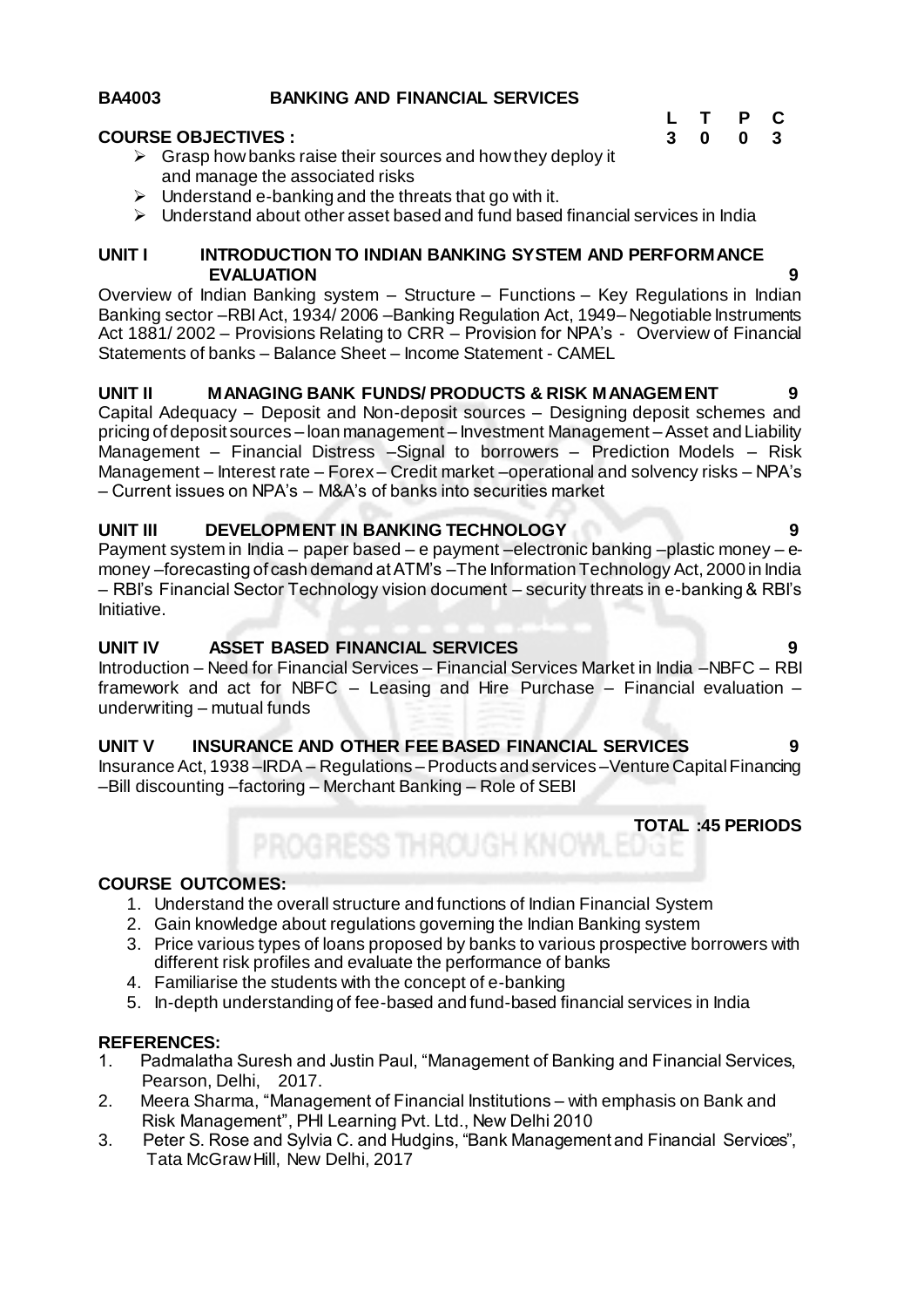#### **BA4004 FINANCIAL DERIVATIVES L T P C**

## **COURSE OBJECTIVES:**

To enable students

- $\triangleright$  Understand the nuances involved in derivatives
- $\triangleright$  Understand the basic operational mechanisms in derivatives

### **UNIT I INTRODUCTION 10**

Derivatives – Definition – Types – Forward Contracts – Futures Contracts – Options – Swaps – Differences between Cash and Future Markets – Types of Traders – OTC and Exchange Traded Securities – Types of Settlement – Uses and Advantages of Derivatives – Risks in Derivatives.

#### **UNIT II FUTURES CONTRACT 10**

Specifications of Futures Contract - Margin Requirements – Marking to Market – Hedging using Futures – Types of Futures Contracts – Securities, Stock Index Futures, Currencies and Commodities – Delivery Options – Relationship between Future Prices, Forward Prices and Spot Prices.

#### **UNIT III OPTIONS 10**

Definition – Exchange Traded Options, OTC Options – Specifications of Options – Call and Put Options – American and European Options – Intrinsic Value and Time Value of Options –Option payoff, options on Securities, Stock Indices, Currencies and Futures – Options pricing models – Differences between future and Option contracts.

#### **UNIT IV SWAPS 7**

Definition of SWAP – Interest Rate SWAP – Currency SWAP – Role of Financial Intermediary– Warehousing – Valuation of Interest rate SWAPs and Currency SWAPs Bonds and FRNs –Credit Risk.

### **UNIT V DERIVATIVES IN INDIA 8**

Evolution of Derivatives Market in India – Regulations - framework – Exchange Trading in Derivatives – Commodity Futures – Contract Terminology and Specifications for Stock Options and Index Options in NSE – Contract Terminology and specifications for stock futures and Index futures in NSE – Contract Terminology and Specifications for Interest Rate Derivatives.

#### **COURSE OUTCOMES:**

- 1. Possess good skills in hedging risks using derivatives
- 2. Understand about future contract and options
- 3. Learning in depth about options and swaps
- 4. Knowing about the evolution of derivative markets
- 5. Develop in depth knowledge about stock options and index futures in NSE

#### **REFERENCES:**

- 1. John.C.Hull, Options, Futures and other Derivative Securities", PHI Learning, 9th Edition, 2012
- 2. Keith Redhead, "Financial Derivatives An Introduction to Futures, Forwards, Options and SWAPs",– PHI Learning, 2011.
- 3. Stulz, Risk Management and Derivaties, Cengage Learning, 2nd Edition, 2011.
- 4. Varma, Derivaties and Risk Management, 2nd<sup>t</sup> Edition, 2011.
- 5. David Dubofsky "Option and Financial Futures Valuation and Uses, McGraw Hill International Edition.
- 6. S.L.Gupta, Financial Derivaties- Theory, Concepts and Practice, Prentice Hall Of India, 2011. Website of NSE, BSE.

**3 0 0 3**

## **TOTAL: 45 PERIODS**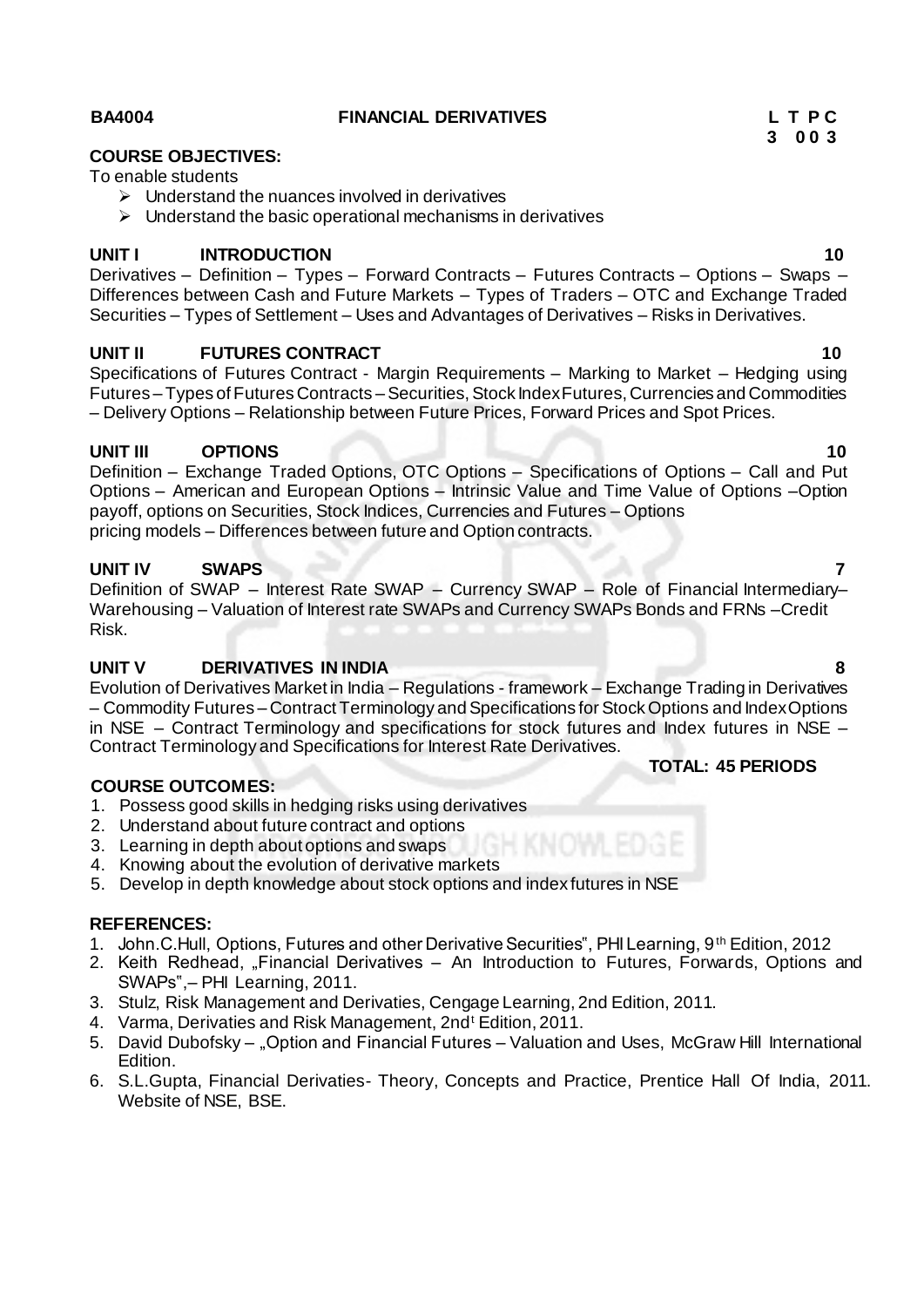## **COURSE OBJECTIVE:**

 $\triangleright$  Making students to build financial models by including various fields of study viz Financial Management and Derivatives.

### **UNIT I INTRODUCTION TO FINANCIAL MODELLING & BUILT IN FUNCTIONS USING SPREAD SHEETS 9**

Introduction to Financial Modelling- Need for Financial Modelling- Steps for effective financial modelling-Introduction to Time value of money & Lookup array functions :FV,PV,PMT,RATE,NPER, Vlookup, Hlookup ,if, countifetc - Time value of Money Models: EMI with Single & Two Interest rates –Loan amortisation modelling-Debenture redemption modelling

## **UNIT II BOND & EQUITY SHARE VALUATION MODELLING 9**

Bond valuation – Yield to Maturity(YTM): Rate method Vs IRR method-Flexi Bond and Strip Bond YTM Modelling-Bond redemption modelling -Equity share valuation : Multiple growth rate valuation modelling with and without growth rates

## **UNIT III CORPORATE FINANCIAL MODELLING 9**

Alt Man Z score Bankruptcy Modelling-Indifference point modelling – Financial Break even modelling -Corporate valuation modelling (Two stage growth)- Business Modelling for capital budgeting evaluation: Payback period ,NPV ,IRR and MIRR

## **UNIT IV PORTFOLIO MODELLING 9**

Risk ,Beta and Annualised Return –Security Market Line Modelling –Portfolio risk calculation (Equal Proportions)-Portfolio risk optimisation (varying proportions)-Portfolio construction modelling

## **UNIT V DERIVATIVE MODELLING 9**

Option pay off modelling: Long and Short Call & Put options -Option pricing modeling (B-S Model)- Optimal Hedge Contract modelling

## **TOTAL: 45 PERIODS**

## **COURSE OUTCOMES:**

- 1. Develop fast, efficient and accurate excel skills
- 2. Design and construct useful and robust financial modelling applications
- 3. Recognize efficient financial budgeting and forecasting techniques
- 4. Familiarise the students with the valuation modelling of securities
- 5. The course establishes the platform for students to develop various portfolio models

## **REFERENCES:**

- 1. Wayne L Winston," Microsoft Excel 2016-Data Analysis and Business Modelling ",PHI publications, (Microsoft Press),New Delhi,2017.
- 2. Chandan Sen Gupta, "Financial analysis and Modelling –Using Excel and VBA" , Wiley Publishing House ,2014'
- 3. Craig W Holden,"Excel Modelling in Investments" Pearson Prentice Hall, Pearson Inc,New Jersey,5th Edition 2015
- 4. Ruzhbeh J Bodanwala , "Financial management using excel spread sheet",Taxman Allied services Pvt Ltd, New Delhi,3rd Edition 2015.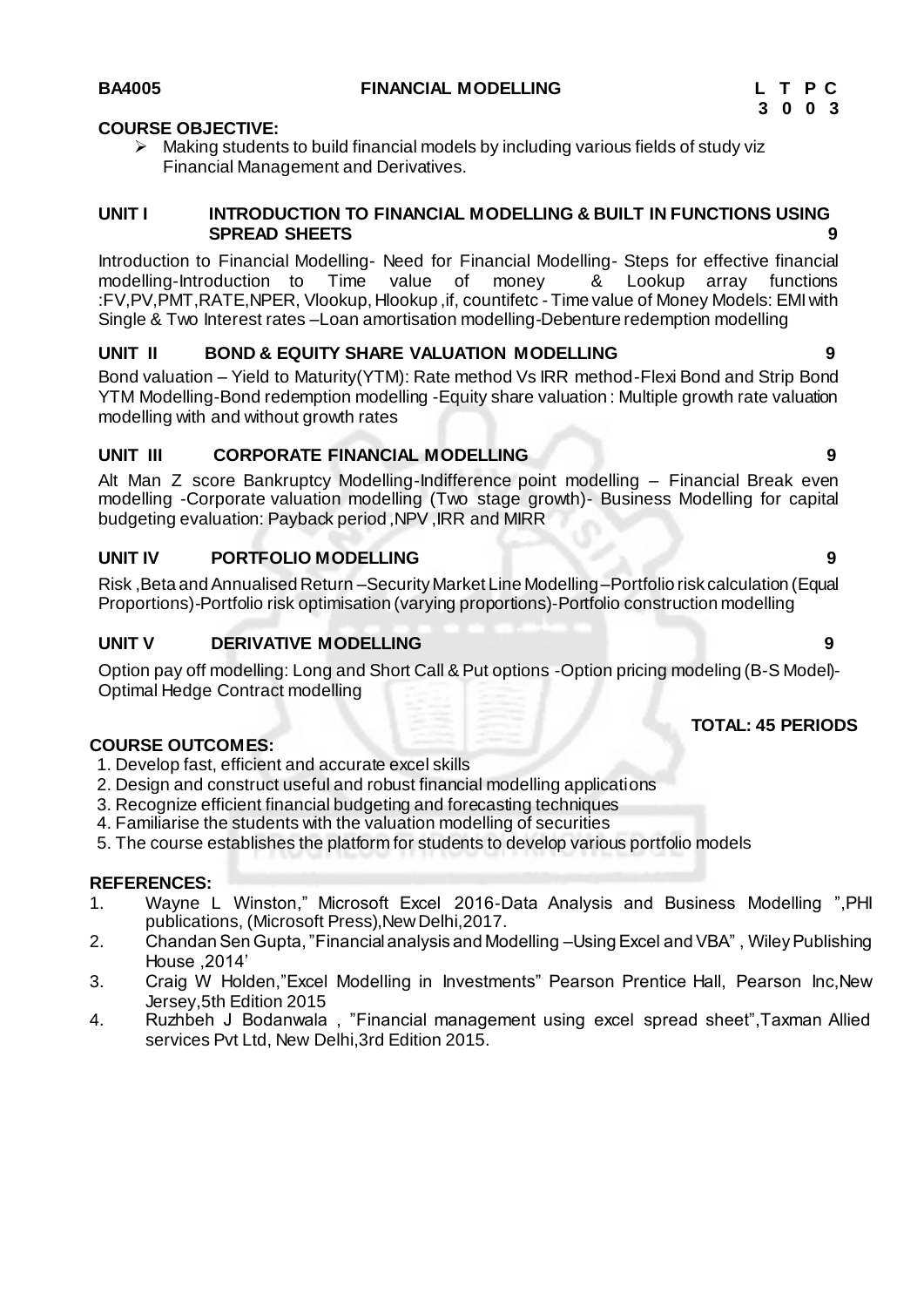### **COURSE OBJECTIVE:**

To understand the International Financial Environment, Management and Risks involved.

#### **UNIT I INTERNATIONAL TRANSACTIONS 9**

Overview and Evolution of International Finance –Institutions for International Finance – Internationalization process –International Monetary and Financial System – Balance of Payments – Exchange rate and money supply – International parity relations – Purchasing power parity – interest rate parity – Forward rate parity.

#### **UNIT II MULTINATIONAL FINANCIAL MANAGEMENT 9**

Process of overseas expansion – Reasons for cross-border investing – The theory of investment – techniques of project evaluation - Approaches for investment under uncertainty - FDI – Measuring and Managing Risk – International M&A – Financial Techniques in M&A – Regulations of M&A in major countries.

#### **UNIT III INTERNATIONAL MONETARY SYSTEM 9**

Introduction to Institutions of the Foreign Exchange Interbank Market - Foreign Exchange Spot Transactions – forward market –– Hedging and Speculation - Hedging FX Transaction Exposure - The Eurocurrency market – international banking – structure and instruments

**UNIT IV BORROWING AND LENDING : INTERNATIONAL SOURCES OF FINANCE 9** Bond Markets of various countries – Fixed and floating rate notes - Syndicate loans – Syndicated Eurocredits – ADR – GDR – Managing interest rate risk – Bond prices and yeils – Bond Management – tools and techniques

### **UNIT V INTERNATIONAL RISK ASSESSMENT AND OTHER INTERNATIONAL MARKETS**

 **9** Country and political risk analysis – benefits and risks of international portfolio investment – assessing country creditworthiness – futures markets and instruments – option markets and instruments – option pricing – option pricing theory in financial risk assessment

## **TOTAL :45 PERIODS**

### **COURSE OUTCOMES:**

- 1. Learn about evolution, process and system of International Finance
- 2. Identify the concepts of international merger and acquisitions, financial techniques and regulations
- 3. Understand about international monetary system
- 4. Knowing about ADR, GDR and bond management
- 5. Explore the learning in international risk assessment

#### **REFERENCES :**

- 1. Apte P.G., International Financial Management, Tata McGraw Hill, 2011.
- 2. Jeff Madura, International Corporate Finance, Cengage Learning, 9th Edition, 2011.
- 3. Alan C. Shapiro, Multinational Financial Management, PHI Learning, 5th Edition, 2010.
- 4. Eunand Resnik, International Financial Management, Tata Mcgraw Hill, 5th Edition, 2011.
- 5. Website of Indian Government on EXIM policy